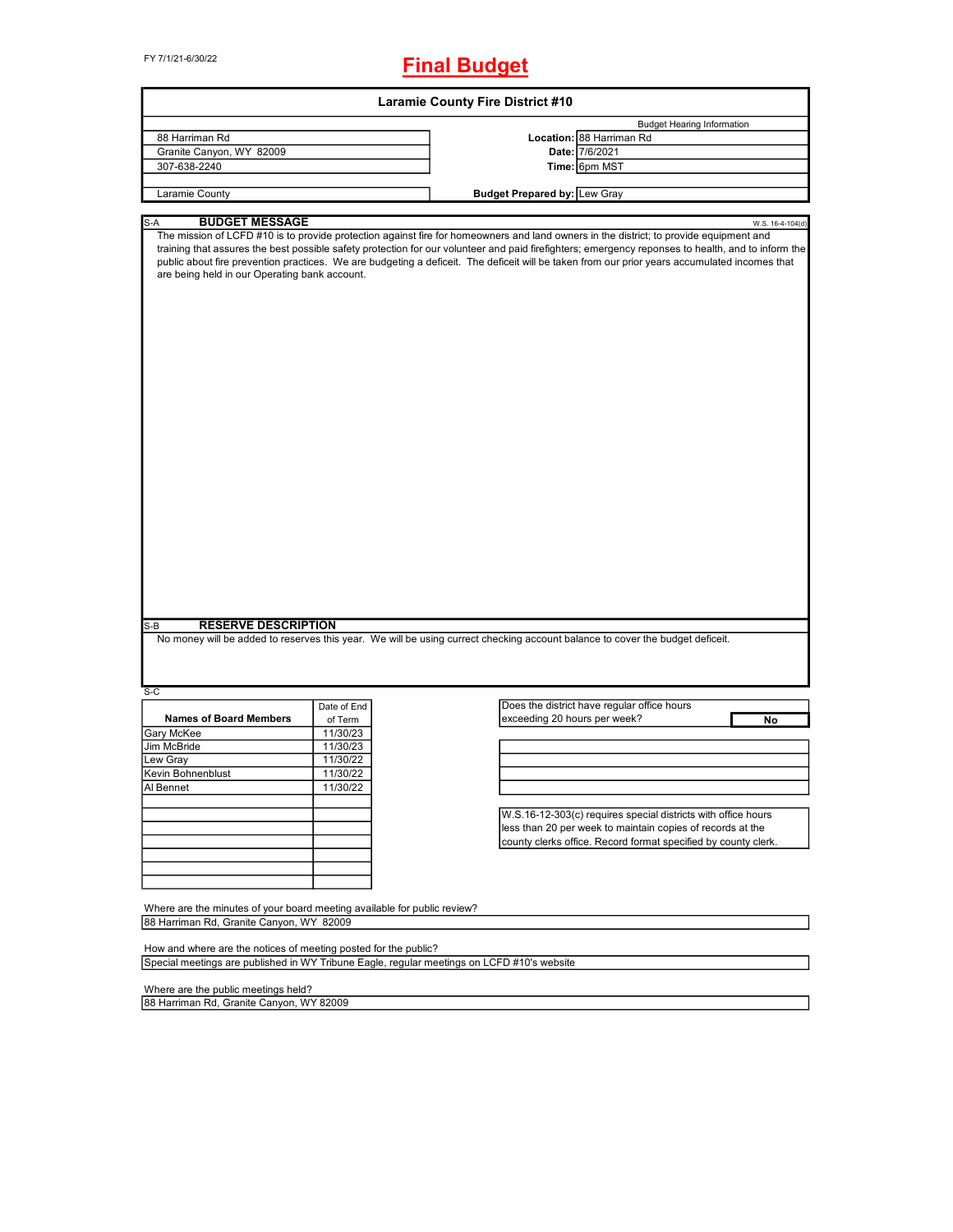### **FINAL BUDGET SUMMARY**

|       | <b>OVERVIEW</b>                                             | 2019-2020<br>Actual | 2020-2021<br>Estimated | 2021-2022<br>Proposed | Final Approval |
|-------|-------------------------------------------------------------|---------------------|------------------------|-----------------------|----------------|
| $S-1$ | <b>Total Budgeted Expenditures</b>                          | \$328,103           | \$390,742              | \$243.610             | \$243,610      |
| $S-2$ | <b>Total Principal to Pay on Debt</b>                       | \$0                 | \$0                    | \$0                   | \$0            |
| $S-3$ | <b>Total Change to Restricted Funds</b>                     | \$0                 | \$0                    | \$0                   | \$0            |
| $S-4$ | <b>Total General Fund and Forecasted Revenues Available</b> | \$575,403           | \$495,854              | \$313,753             | \$279,327      |
| $S-5$ | Amount requested from County Commissioners                  | \$106.629           | \$109.122              | \$166.634             | \$166,634      |
| $S-6$ | <b>Additional Funding Needed:</b>                           |                     |                        | \$0                   | \$0            |

|                  | <b>REVENUE SUMMARY</b>                       | 2019-2020        | 2020-2021        | 2021-2022        | <b>Final Approval</b>            |
|------------------|----------------------------------------------|------------------|------------------|------------------|----------------------------------|
|                  |                                              | Actual           | Estimated        | Proposed         |                                  |
|                  |                                              |                  |                  |                  |                                  |
| $S-7$            | <b>Operating Revenues</b>                    | \$11.982         | \$20.416         | \$24,480         | \$24,480                         |
| $S-8$            | Tax levy (From the County Treasurer)         | \$106,629        | \$109,122        | \$166,634        | \$166,634                        |
| $S-9$            | <b>Government Support</b>                    | \$271,735        | \$191,333        | \$0              | \$0                              |
| $S-10$           | <b>Grants</b>                                | \$9,362          | \$0              | \$8,000          | \$8,000                          |
| $S-11$           | Other County Support (Not from Co. Treas.)   | \$0              | \$0              | \$0              | \$0                              |
| $S-12$           | <b>Miscellaneous</b>                         | \$929            | \$217            | \$10,270         | \$10,270                         |
| $S-13$           | <b>Other Forecasted Revenue</b>              | \$0              | \$0              | \$0              | \$0                              |
| $S-14$           | <b>Total Revenue</b>                         | \$400,637        | \$321,088        | \$209,384        | \$209,384                        |
|                  | FY 7/1/21-6/30/22                            |                  |                  |                  | Laramie County Fire District #10 |
|                  | <b>EXPENDITURE SUMMARY</b>                   | 2019-2020        | 2020-2021        | 2021-2022        | <b>Final Approval</b>            |
|                  |                                              | Actual           | Estimated        | Proposed         |                                  |
|                  |                                              |                  |                  |                  |                                  |
| $S-15$           | <b>Capital Outlay</b>                        | \$130.927        | \$17.237         | \$21,500         | \$21,500                         |
| $S-16$           | <b>Interest and Fees On Debt</b>             | \$0              | \$0              | \$0              | \$0                              |
| $S-17$           | <b>Administration</b>                        | \$5,909          | \$5,492          | \$10,000         | \$10,000                         |
| $S-18$           | <b>Operations</b>                            | \$173,416        | \$349,271        | \$189,550        | \$189,550                        |
| $S-19$           | <b>Indirect Costs</b>                        | \$17,852         | \$18,742         | \$22,560         | \$22,560                         |
| <b>S-20R</b>     | <b>Expenditures paid by Reserves</b>         | \$0              | \$0              | \$0              | \$0                              |
| $S-20$           | <b>Total Expenditures</b>                    | \$328,103        | \$390,742        | \$243,610        | \$243,610                        |
|                  | <b>DEBT SUMMARY</b>                          | 2019-2020        | 2020-2021        | 2021-2022        |                                  |
|                  |                                              | Actual           | Estimated        | Proposed         | <b>Final Approval</b>            |
|                  |                                              |                  |                  |                  |                                  |
| $S-21$           | <b>Principal Paid on Debt</b>                | \$0              | \$0              | \$0              | \$0                              |
|                  | <b>CASH AND INVESTMENTS</b>                  | 2019-2020        | 2020-2021        | 2021-2022        | <b>Final Approval</b>            |
|                  |                                              | Actual           | Estimated        | Proposed         |                                  |
| $S-22$           | <b>TOTAL GENERAL FUNDS</b>                   | \$174,766        | \$174,766        | \$104,369        | \$69,943                         |
|                  |                                              |                  |                  |                  |                                  |
|                  | <b>Summary of Reserve Funds</b>              |                  |                  |                  |                                  |
| $S-23$           | <b>Beginning Balance in Reserve Accounts</b> |                  |                  |                  |                                  |
| $S-24$           | a. Sinking and Debt Service Funds            | \$0              | \$0              | \$0              | \$0                              |
| $S-25$           | b. Reserves                                  | \$172,758        | \$172,758        | \$172,758        | \$172,758                        |
| $S-26$           | c. Bond Funds                                | \$0              | \$0              | \$0              | \$0                              |
|                  | Total Reserves (a+b+c)                       | \$172,758        | \$172,758        | \$172,758        | \$172,758                        |
| $S-27$           | Amount to be added                           |                  |                  |                  |                                  |
| $S-28$           | a. Sinking and Debt Service Funds            | \$0              | \$0              | \$0              | \$0                              |
| $S-29$           | b. Reserves                                  | \$0              | \$0              | \$0              | \$0                              |
| $S-30$           | c. Bond Funds                                | \$0              | \$0              | \$0              | \$0                              |
|                  | Total to be added (a+b+c)                    | \$0              | \$0              | \$0              | \$0                              |
|                  |                                              |                  |                  |                  |                                  |
|                  |                                              |                  |                  |                  |                                  |
| $S-31$<br>$S-32$ | Subtotal<br>Less Total to be spent           | \$172.758<br>\$0 | \$172.758<br>\$0 | \$172,758<br>\$0 | \$172.758<br>\$0                 |

S-33 **TOTAL RESERVES AT END OF FISCAL YEAR** \$172,758 \$172,758 \$172,758 \$172,758

Date adopted by Special District

*End of Summary*

*Budget Officer / District Official (if not same as "Submitted by")*

Granite Canyon, WY 82009 **DISTRICT ADDRESS:** 88 Harriman Rd **PREPARED BY:** Lew Gray

**DISTRICT PHONE:** 307-638-2240

1/23/19 *Form approved by Wyoming Department of Audit, Public Funds Division Prepared in compliance with the Uniform Municipal Fiscal Procedures Act (W.S. 16-4-101 through 124) as it applies.*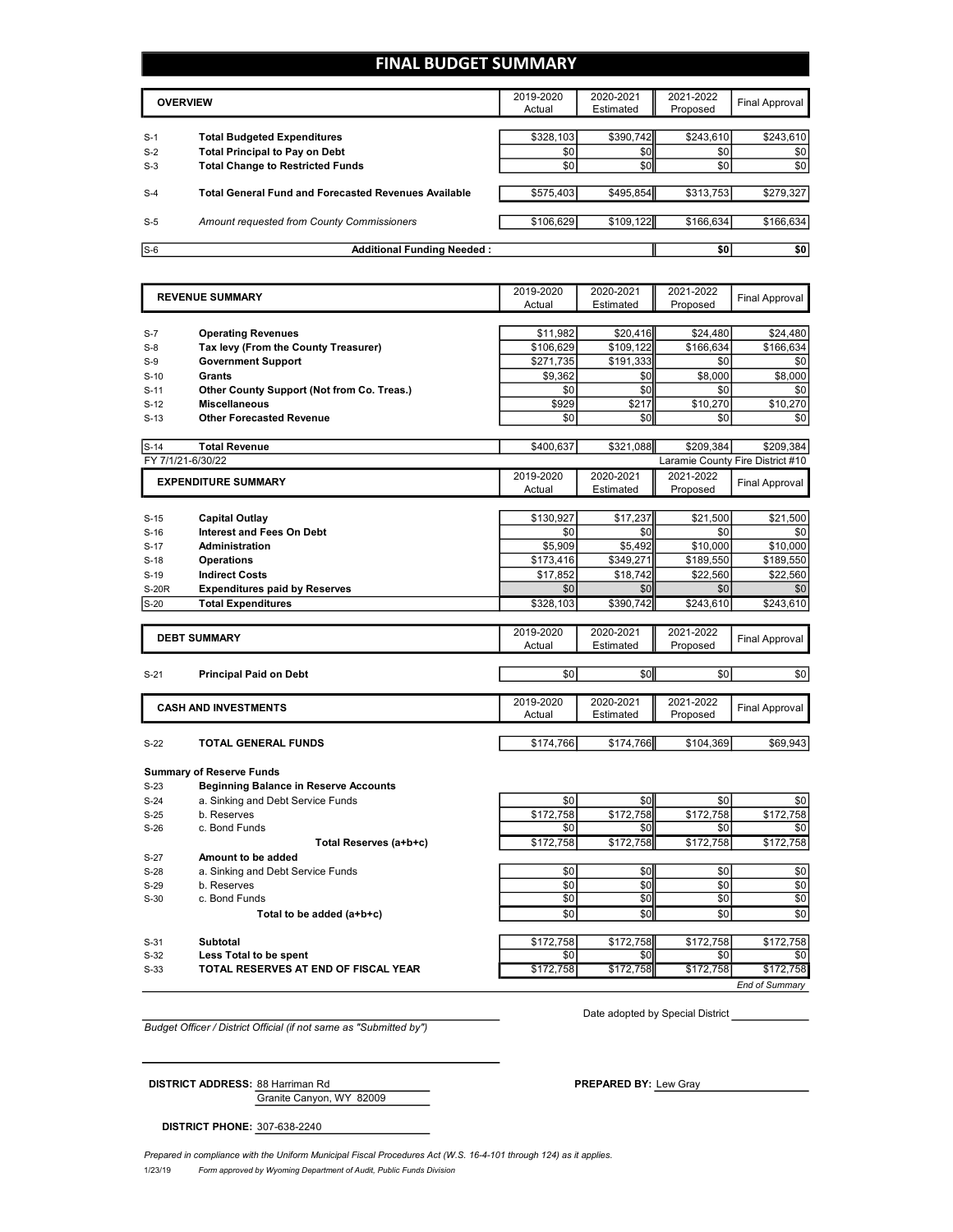# **Final Budget**

|                  | Laramie County Fire District #10                                                       |                                 |                      |                        | <b>FYE</b>            | 6/30/2022             |
|------------------|----------------------------------------------------------------------------------------|---------------------------------|----------------------|------------------------|-----------------------|-----------------------|
|                  | <b>NAME OF DISTRICT/BOARD</b>                                                          |                                 |                      |                        |                       |                       |
|                  | PROPERTY TAXES AND ASSESSMENTS                                                         |                                 |                      |                        |                       |                       |
|                  |                                                                                        |                                 |                      |                        |                       |                       |
|                  |                                                                                        | <b>DOA Chart</b><br>of Accounts | 2019-2020<br>Actual  | 2020-2021<br>Estimated | 2021-2022<br>Proposed | <b>Final Approval</b> |
| $R-1$<br>$R-1.1$ | <b>Property Taxes and Assessments Received</b><br>Tax Levy (From the County Treasurer) | 4001                            | \$106,629            | \$109,122              | \$166,634             | \$166,634             |
| $R-1.2$          | Other County Support (see note on the right)                                           | 4005                            |                      |                        |                       |                       |
|                  |                                                                                        |                                 |                      |                        |                       |                       |
|                  | <b>FORECASTED REVENUE</b>                                                              |                                 |                      |                        |                       |                       |
|                  |                                                                                        |                                 |                      |                        |                       |                       |
|                  |                                                                                        | <b>DOA Chart</b><br>of Accounts | 2019-2020<br>Actual  | 2020-2021<br>Estimated | 2021-2022<br>Proposed | <b>Final Approval</b> |
| $R-2$            | <b>Revenues from Other Governments</b>                                                 |                                 |                      |                        |                       |                       |
| $R-2.1$          | State Aid                                                                              | 4211                            |                      |                        |                       |                       |
| $R-2.3$          | R-2.2 Additional County Aid (non-treasurer)                                            | 4237<br>4237                    | \$218,667            | \$191,333              |                       |                       |
| $R-2.4$          | City (or Town) Aid<br>Other (Specify)                                                  | 4237                            | \$38,068<br>\$15,000 |                        |                       |                       |
| $R-2.5$          | <b>Total Government Support</b>                                                        |                                 | \$271,735            | \$191,333              | \$0                   | \$0                   |
| $R-3$            | <b>Operating Revenues</b>                                                              |                                 |                      |                        |                       |                       |
| $R-3.1$          | <b>Customer Charges</b>                                                                | 4300                            |                      |                        |                       |                       |
| $R-3.2$          | Sales of Goods or Services                                                             | 4300                            | \$2,000              | \$9,000                | \$15,000              | \$15,000              |
| $R-3.3$          | <b>Other Assessments</b>                                                               | 4503                            | \$9.982              | \$11,416               | \$9.480               | \$9.480               |
| $R-3.4$          | <b>Total Operating Revenues</b>                                                        |                                 | \$11,982             | \$20,416               | \$24,480              | \$24,480              |
| $R-4$            | <b>Grants</b>                                                                          |                                 |                      |                        |                       |                       |
| $R-4.1$          | <b>Direct Federal Grants</b>                                                           | 4201<br>4201                    | \$9,362              |                        |                       |                       |
| R-4.3            | R-4.2 Federal Grants thru State Agencies<br><b>Grants from State Agencies</b>          | 4211                            |                      |                        | \$3,000<br>\$5,000    | \$3,000<br>\$5,000    |
| $R-4.4$          | <b>Total Grants</b>                                                                    |                                 | \$9,362              | \$0                    | \$8,000               | \$8,000               |
| $R-5$            | <b>Miscellaneous Revenue</b>                                                           |                                 |                      |                        |                       |                       |
| $R-5.1$          | Interest                                                                               | 4501                            | \$929                | \$217                  | \$270                 | \$270                 |
| $R-5.2$          | Other: Specify<br>Fundraising                                                          | 4500                            |                      |                        | \$10,000              | \$10,000              |
| $R-5.3$          | Other: Additional                                                                      |                                 |                      |                        |                       |                       |
| $R-5.4$          | <b>Total Miscellaneous</b>                                                             |                                 | \$929                | \$217                  | \$10,270              | \$10,270              |
| $R-5.5$          | <b>Total Forecasted Revenue</b>                                                        |                                 | \$294,008            | \$211,966              | \$42,750              | \$42.750              |
| $R-6$            | <b>Other Forecasted Revenue</b>                                                        |                                 |                      |                        |                       |                       |
| $R-6.1$          | a. Other past due as estimated by Co. Treas.                                           | 4004                            |                      |                        |                       |                       |
| $R-6.2$          | b. Other forecasted revenue (specify):                                                 |                                 |                      |                        |                       |                       |
| $R-6.3$          |                                                                                        | 4500                            |                      |                        |                       |                       |
| $R-6.4$          |                                                                                        | 4500                            |                      |                        |                       |                       |
| $R-6.5$          |                                                                                        |                                 |                      |                        |                       |                       |
|                  | R-6.6 Total Other Forecasted Revenue (a+b)                                             |                                 | \$0                  | \$0                    | \$0                   | \$0                   |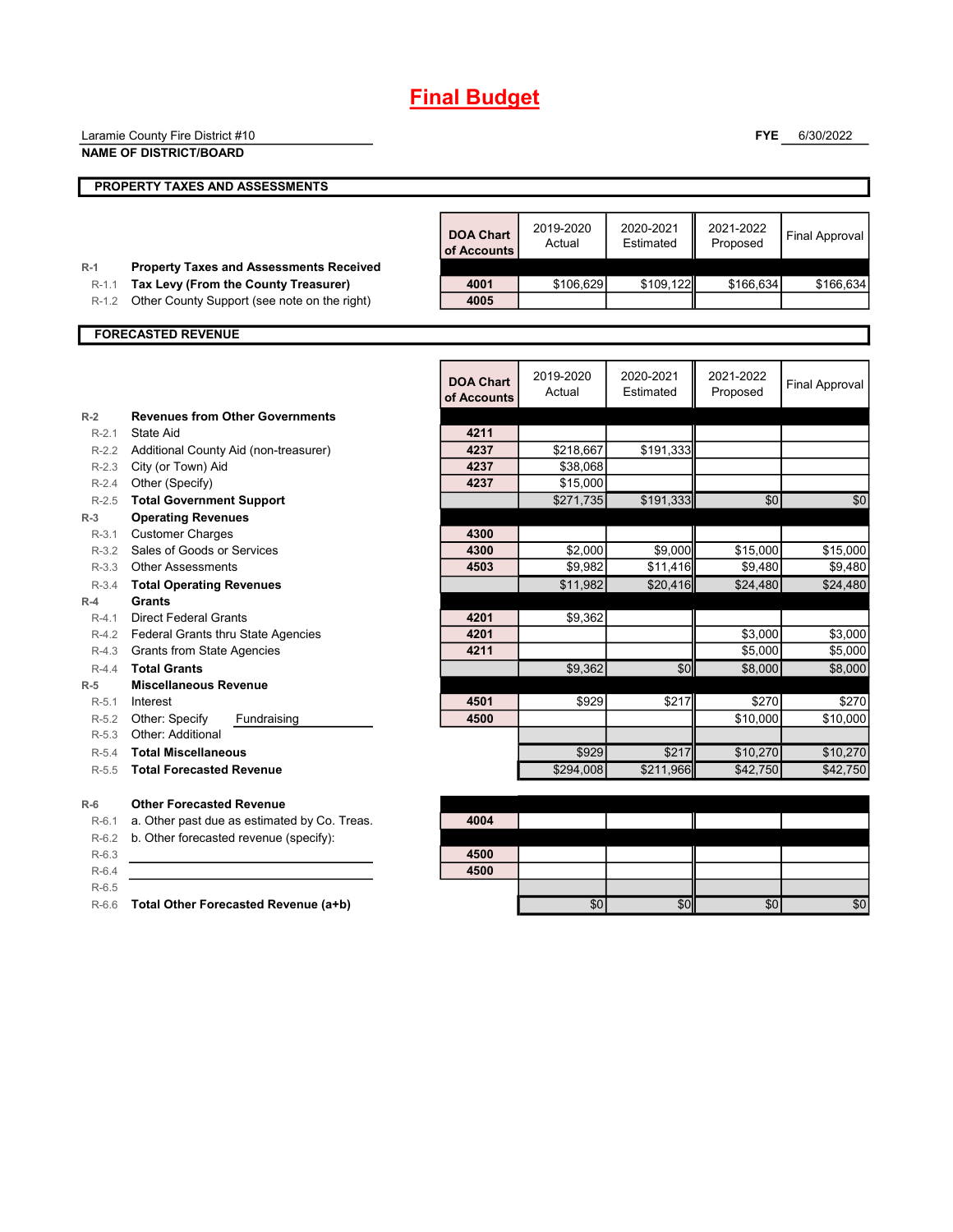| E-1       | <b>Capital Outlay</b>       |      |
|-----------|-----------------------------|------|
| $E-1.1$   | <b>Real Property</b>        | 6201 |
| $E - 1.2$ | Vehicles                    | 6210 |
| $E - 1.3$ | <b>Office Equipment</b>     | 6211 |
| $E - 1.4$ | Other (Specify)             |      |
| $E-1.5$   | Equipment                   | 6200 |
| $E - 1.6$ |                             | 6200 |
| $E - 1.7$ |                             |      |
| $E-1.8$   | <b>TOTAL CAPITAL OUTLAY</b> |      |
|           |                             |      |

|         |                             | <b>DOA Chart</b><br>of Accounts | 2019-2020<br>Actual | 2020-2021<br>Estimated | 2021-2022<br>Proposed | <b>Final Approval</b> |
|---------|-----------------------------|---------------------------------|---------------------|------------------------|-----------------------|-----------------------|
|         | <b>Capital Outlay</b>       |                                 |                     |                        |                       |                       |
| $E-1.1$ | <b>Real Property</b>        | 6201                            |                     |                        |                       |                       |
| $E-1.2$ | Vehicles                    | 6210                            | \$55,633            |                        | \$5,000               | \$5,000               |
| $E-1.3$ | Office Equipment            | 6211                            |                     |                        |                       |                       |
| $E-1.4$ | Other (Specify)             |                                 |                     |                        |                       |                       |
| $E-1.5$ | Equipment                   | 6200                            | \$75,294            | \$17,237               | \$16,500              | \$16,500              |
| $E-1.6$ |                             | 6200                            |                     |                        |                       |                       |
| $E-1.7$ |                             |                                 |                     |                        |                       |                       |
| $E-1.8$ | <b>TOTAL CAPITAL OUTLAY</b> |                                 | \$130,927           | \$17,237               | \$21,500              | \$21,500              |

#### **ADMINISTRATION BUDGET**

|           |                                      | <b>DOA Chart</b><br>of Accounts | 2019-2020<br>Actual | 2020-2021<br>Estimated | 2021-2022<br>Proposed | <b>Final Approval</b> |
|-----------|--------------------------------------|---------------------------------|---------------------|------------------------|-----------------------|-----------------------|
| $E-2$     | <b>Personnel Services</b>            |                                 |                     |                        |                       |                       |
| $E - 2.1$ | Administrator                        | 7002                            |                     |                        |                       |                       |
| $E-2.2$   | Secretary                            | 7003                            | \$378               |                        | \$800                 | \$800                 |
| $E - 2.3$ | Clerical                             | 7004                            | \$1,366             | \$1,236                | \$1,400               | \$1,400               |
| $E - 2.4$ | Other (Specify)                      |                                 |                     |                        |                       |                       |
| $E-2.5$   |                                      | 7005                            |                     |                        |                       |                       |
| $E-2.6$   |                                      | 7005                            |                     |                        |                       |                       |
| $E - 2.7$ |                                      |                                 |                     |                        |                       |                       |
| $E-3$     | <b>Board Expenses</b>                |                                 |                     |                        |                       |                       |
| $E-3.1$   | Travel                               | 7011                            |                     |                        |                       |                       |
| $E - 3.2$ | Mileage                              | 7012                            |                     |                        |                       |                       |
| $E - 3.3$ | Other (Specify)                      |                                 |                     |                        |                       |                       |
| $E - 3.4$ | Newsletter                           | 7013                            | \$119               | \$178                  | \$1,000               | \$1,000               |
| $E - 3.5$ | Advertising/Legal Notices            | 7013                            | \$178               |                        | \$500                 | \$500                 |
| $E - 3.6$ |                                      |                                 |                     |                        |                       |                       |
| $E-4$     | <b>Contractual Services</b>          |                                 |                     |                        |                       |                       |
| $E - 4.1$ | Legal                                | 7021                            |                     | \$825                  | \$1,500               | \$1,500               |
| $E-4.2$   | Accounting/Auditing                  | 7022                            | \$2,430             | \$2,500                | \$2,500               | \$2,500               |
| $E-4.3$   | Other (Specify)                      |                                 |                     |                        |                       |                       |
| $E-4.4$   |                                      | 7023                            |                     |                        |                       |                       |
| $E-4.5$   |                                      | 7023                            |                     |                        |                       |                       |
| $E-4.6$   |                                      |                                 |                     |                        |                       |                       |
| $E-5$     | <b>Other Administrative Expenses</b> |                                 |                     |                        |                       |                       |
| $E - 5.1$ | Office Supplies                      | 7031                            | \$622               | \$763                  | \$1,000               | \$1,000               |
| $E-5.2$   | Office equipment, rent & repair      | 7032                            |                     |                        | \$250                 | \$250                 |
| $E-5.3$   | Education                            | 7033                            | \$604               |                        | \$700                 | \$700                 |
| $E - 5.4$ | Registrations                        | 7034                            |                     |                        | \$250                 | \$250                 |
| $E-5.5$   | Other (Specify)                      |                                 |                     |                        |                       |                       |
| $E - 5.6$ | <b>Bank Service Charges</b>          | 7035                            | \$212               | $-$10$                 | \$100                 | \$100                 |
| $E - 5.7$ |                                      | 7035                            |                     |                        |                       |                       |
| $E - 5.8$ |                                      |                                 |                     |                        |                       |                       |
| $E-6$     | <b>TOTAL ADMINISTRATION</b>          |                                 | \$5,909             | \$5,492                | \$10,000              | \$10,000              |

 $\blacksquare$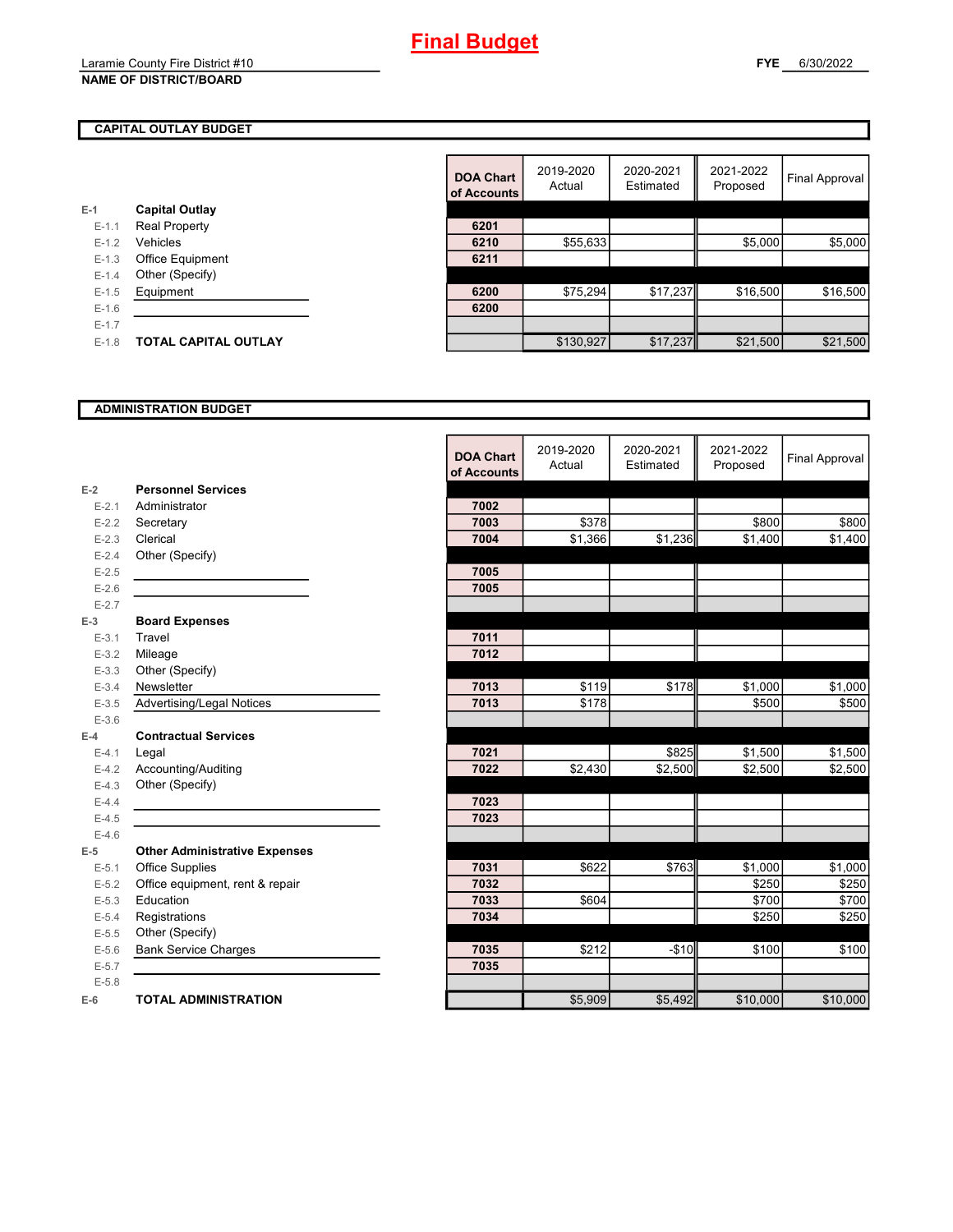### **OPERATIONS BUDGET**

|           |                                        |                  | 2019-2020 | 2020-2021 | 2021-2022 |                       |
|-----------|----------------------------------------|------------------|-----------|-----------|-----------|-----------------------|
|           |                                        | <b>DOA Chart</b> | Actual    | Estimated | Proposed  | <b>Final Approval</b> |
|           |                                        | of Accounts      |           |           |           |                       |
| $E-7$     | <b>Personnel Services</b>              |                  |           |           |           |                       |
| $E - 7.1$ | Wages--Operations                      | 7202             | \$48,301  | \$107,336 | \$107,400 | \$107,400             |
| $E - 7.2$ | <b>Service Contracts</b>               | 7203             |           |           |           |                       |
| $E - 7.3$ | Other (Specify)                        |                  |           |           |           |                       |
| $E - 7.4$ | Training                               | 7204             | \$5,813   | \$4,565   | \$6,500   | \$6,500               |
| $E - 7.5$ | Awards                                 | 7204             | \$364     | \$499     | \$1,000   | \$1,000               |
| $E - 7.6$ | see additional details                 |                  |           |           | \$1,200   | \$1,200               |
| $E-8$     | <b>Travel</b>                          |                  |           |           |           |                       |
| $E-8.1$   | Mileage                                | 7211             |           |           |           |                       |
| $E-8.2$   | Other (Specify)                        |                  |           |           |           |                       |
| $E - 8.3$ |                                        | 7212             |           |           |           |                       |
| $E - 8.4$ |                                        | 7212             |           |           |           |                       |
| $E - 8.5$ |                                        |                  |           |           |           |                       |
| $E-9$     | <b>Operating supplies (List)</b>       |                  |           |           |           |                       |
| $E-9.1$   | <b>Station Supplies</b>                | 7220             | \$2,320   | \$1,565   | \$2,500   | \$2,500               |
| $E-9.2$   | Reporting Software                     | 7220             | \$1,137   |           | \$1,150   | \$1,150               |
| $E - 9.3$ | Foam                                   | 7220             | \$3,047   | \$1,926   | \$2,000   | \$2,000               |
| $E-9.4$   |                                        | 7220             |           |           |           |                       |
| $E-9.5$   |                                        |                  |           |           |           |                       |
| $E-10$    | <b>Program Services (List)</b>         |                  |           |           |           |                       |
| $E-10.1$  | Fuel                                   | 7230             | \$4,027   | \$3,696   | \$5,500   | \$5,500               |
| $E-10.2$  | Vehicle Maintenance                    | 7230             | \$12,040  | \$17,030  | \$18,000  | \$18,000              |
| $E-10.3$  | <b>Equipment Maintenance</b>           | 7230             | \$6,731   | \$9,834   | \$13,000  | \$13,000              |
| $E-10.4$  | <b>Medical Equipment</b>               | 7230             | \$3,625   | \$1,568   | \$4,000   | \$4,000               |
| $E-10.5$  | see additional details                 |                  | \$47,832  | \$175,844 | \$1,500   | \$1,500               |
| $E-11$    | <b>Contractual Arrangements (List)</b> |                  |           |           |           |                       |
| $E-11.1$  | Land Lease                             | 7400             | \$400     | \$400     | \$600     | \$600                 |
| $E-11.2$  |                                        | 7400             |           |           |           |                       |
| $E-11.3$  |                                        | 7400             |           |           |           |                       |
| $E-11.4$  |                                        | 7400             |           |           |           |                       |
| $E-11.5$  |                                        |                  |           |           |           |                       |
| $E-12$    | <b>Other operations (Specify)</b>      |                  |           |           |           |                       |
| $E-12.1$  | Dues & Subscriptions                   | 7450             | \$275     | \$275     | \$300     | \$300                 |
| $E-12.2$  | <b>Meeting Expenses</b>                | 7450             | \$224     | \$260     | \$400     | \$400                 |
| $E-12.3$  | <b>Bldg/Grounds</b>                    | 7450             | \$4,616   | \$3,043   | \$4,500   | \$4,500               |
| $E-12.4$  | Utilities/Telephone/Internet           | 7450             | \$32,664  | \$21,430  | \$20,000  | \$20,000              |
| $E-12.5$  |                                        |                  |           |           |           |                       |
| $E-13$    | <b>TOTAL OPERATIONS</b>                |                  | \$173,416 | \$349,271 | \$189,550 | \$189,550             |
|           |                                        |                  |           |           |           |                       |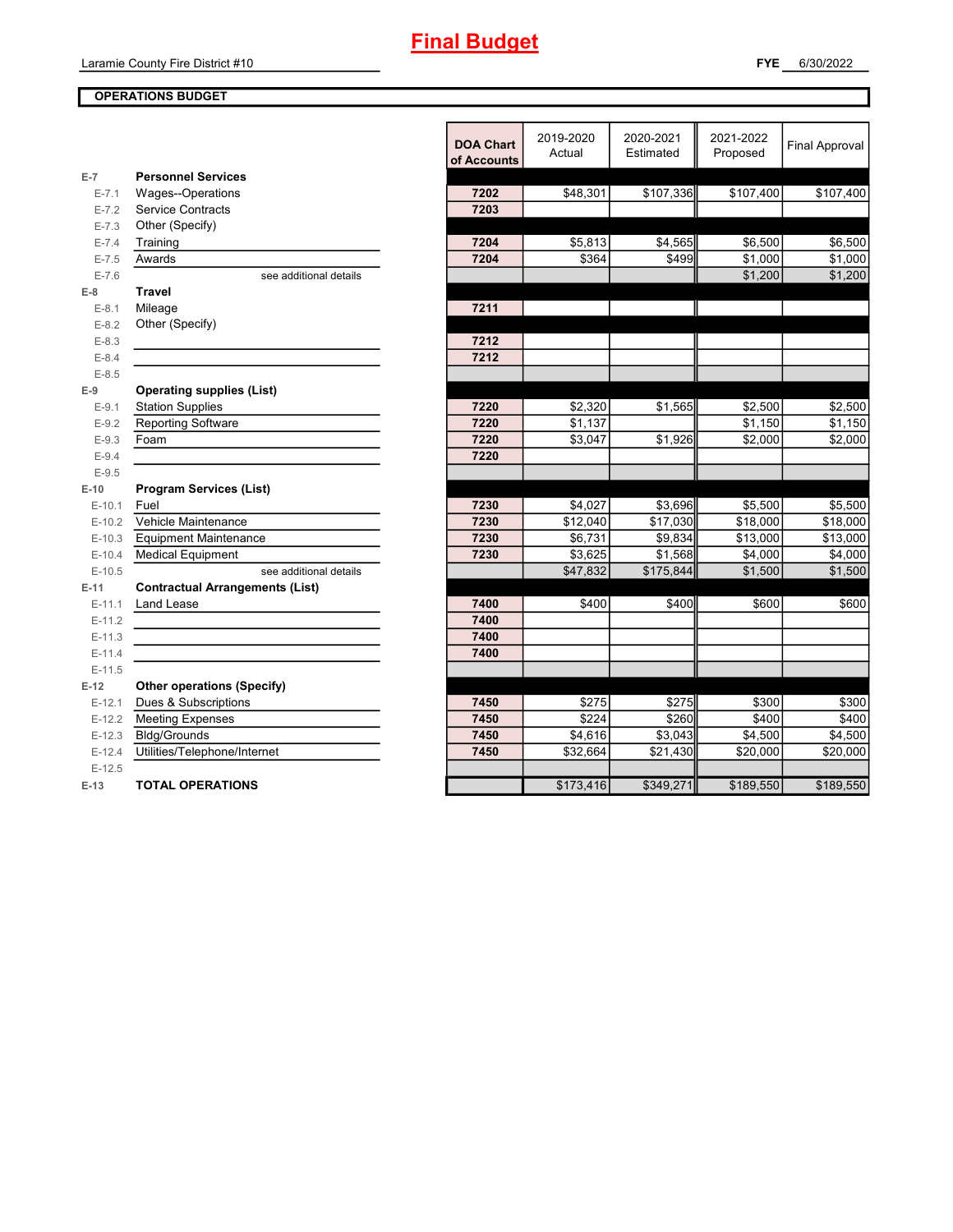Laramie County Fire District #10

### **INDIRECT COSTS BUDGET**

|          |                               | <b>DOA Chart</b><br>of Accounts | 2019-2020<br>Actual | 2020-2021<br>Estimated | 2021-2022<br>Proposed | <b>Final Approval</b> |
|----------|-------------------------------|---------------------------------|---------------------|------------------------|-----------------------|-----------------------|
| $E-14$   | <b>Insurance</b>              |                                 |                     |                        |                       |                       |
| $E-14.1$ | Liability                     | 7502                            | \$9,790             | \$11,362               | \$12,000              | \$12,000              |
| $E-14.2$ | <b>Buildings and vehicles</b> | 7503                            |                     |                        |                       |                       |
| $E-14.3$ | Equipment                     | 7504                            |                     |                        |                       |                       |
| $E-14.4$ | Other (Specify)               |                                 |                     |                        |                       |                       |
| $E-14.5$ |                               | 7505                            |                     |                        |                       |                       |
| $E-14.6$ |                               | 7505                            |                     |                        |                       |                       |
| $E-14.7$ |                               |                                 |                     |                        |                       |                       |
| $E-15$   | Indirect payroll costs:       |                                 |                     |                        |                       |                       |
| $E-15.1$ | FICA (Social Security) taxes  | 7511                            |                     |                        | \$1,560               | \$1,560               |
| $E-15.2$ | <b>Workers Compensation</b>   | 7512                            | \$5,095             | \$4,905                | \$6,000               | \$6,000               |
| $E-15.3$ | <b>Unemployment Taxes</b>     | 7513                            |                     |                        |                       |                       |
| $E-15.4$ | Retirement                    | 7514                            | \$2,967             | \$2,475                | \$3,000               | \$3,000               |
| $E-15.5$ | Health Insurance              | 7515                            |                     |                        |                       |                       |
| $E-15.6$ | Other (Specify)               |                                 |                     |                        |                       |                       |
| $E-15.7$ |                               | 7516                            |                     |                        |                       |                       |
| $E-15.8$ |                               | 7516                            |                     |                        |                       |                       |
| $E-15.9$ |                               |                                 |                     |                        |                       |                       |
|          |                               |                                 |                     |                        |                       |                       |
| $E-17$   | <b>TOTAL INDIRECT COSTS</b>   |                                 | \$17,852            | \$18,742               | \$22,560              | \$22,560              |

### **DEBT SERVICE BUDGET**

| <b>DOA Chart</b><br>of Accounts | 2019-2020<br>Actual | 2020-2021<br>Estimated | 2021-2022<br>Proposed | Final Approval |
|---------------------------------|---------------------|------------------------|-----------------------|----------------|
| 6401                            |                     |                        |                       |                |
| 6410                            |                     |                        |                       |                |
| 6420                            | \$0                 |                        | \$0                   | \$C            |
|                                 |                     |                        |                       |                |

| D-1 |  | <b>Debt Service</b> |
|-----|--|---------------------|
|-----|--|---------------------|

D-1.1 **Principal** 

D-1.2 **Interest** 

D-1.3 **Fees** 

**D-2 TOTAL DEBT SERVICE**